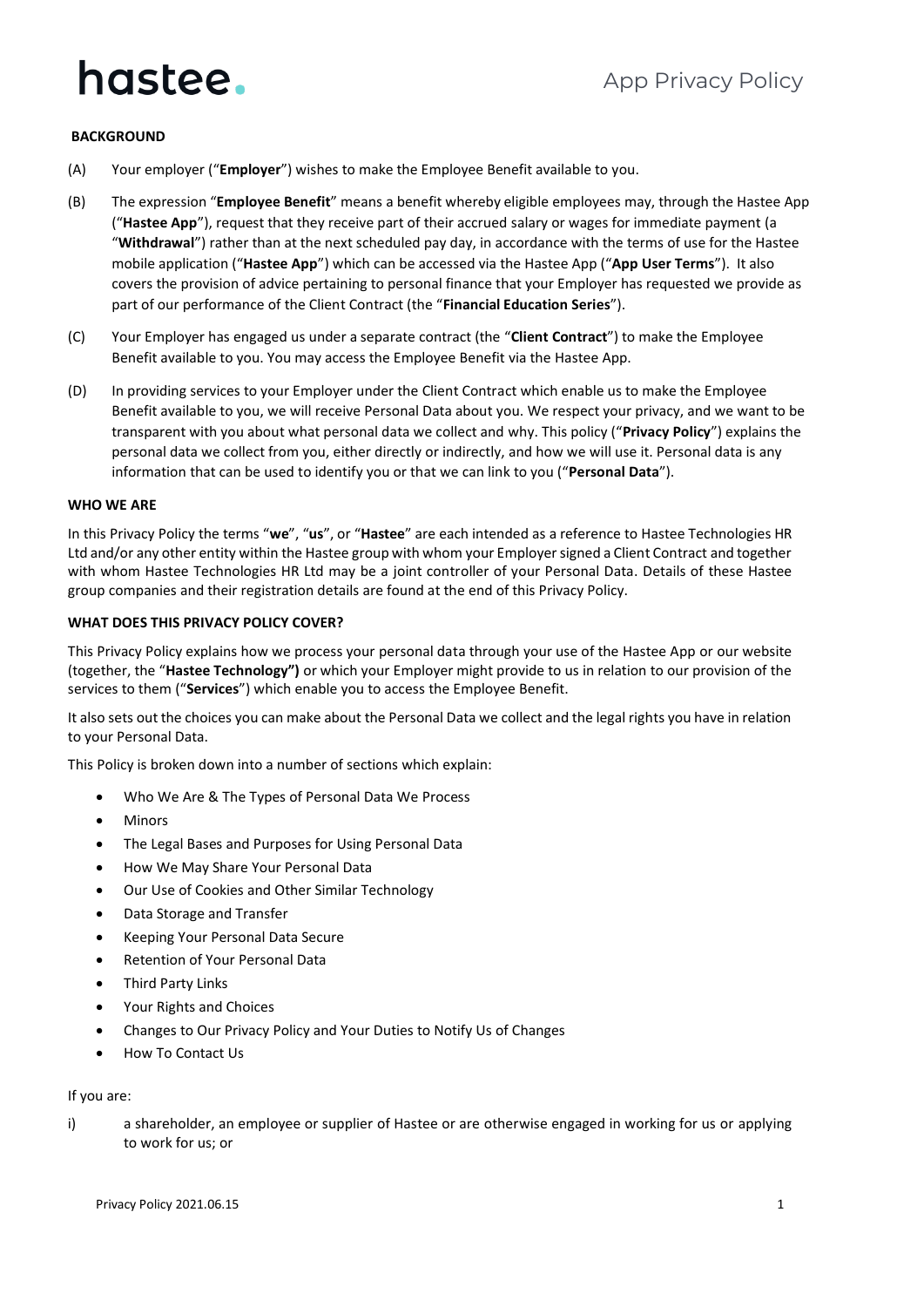ii) a visitor to our website who has not registered an account on the Hastee App pursuant to a Client Contract between Hastee and your Employer, a separate privacy policy or data processing agreement applies to information instead and you will be notified of the relevant policy that applies to you.

### *Important Information regarding Employers and Organisations*

This Privacy Policy is not a substitute for any privacy notice that i) your Employer is required to provide to its employees, contractors, staff, affiliates, workers, volunteers, associates, members or other end users. All questions about the policies, data collection policies and fair processing notices of a) your Employer ("**Employer Policies**") relating to your Personal Data and administrative user access rights should be directed to your employer. Hastee is not liable for: i) your Employer' compliance with their obligations as a Controller and if you have any concerns over the processing of your Personal Data by them you should contact them directly as appropriate.

### **THE TYPES OF PERSONAL DATA WE PROCESS**

We collect information from you when:

- You interact with the Hastee Technology.
- You request information about our Hastee Technology.
- Your Employer provides your Personal Data and information to us.
- You sign-in or visit our Hastee Technology or use the services and functionality available through that Hastee Technology – including:
	- o to register your interest in receiving bespoke financial education content
	- o to register your interest in the Hastee App
	- o to apply to create a Hastee Account
	- o when you use the Hastee App
- You use a social media service, for example, our Facebook page or YouTube channel.
- You sign up for e-mails, mobile messages, social media, or other communications or notifications from us.
- You enter a contest or sweepstakes, respond to one of our surveys, or participate in a focus group.
- You provide us with comments, suggestions, or other input.

All the Personal Data we collect: i) from you directly via the Hastee App; ii) from your Employer iii) from the Hastee Technology iv) from any third-party providers of bespoke financial education content is set out in Table 1 below. We may collect, use, store and transfer different kinds of Personal Data as follows:

### **TABLE 1: PERSONAL DATA**

| <b>SECTION</b> | <b>OF</b><br><b>CATEGORY</b><br><b>PERSONAL</b><br><b>DATA</b><br><b>COLLECTED</b> | <b>SOURCE</b>    | <b>DESCRIPTION</b>                                                                                                                                                                  |
|----------------|------------------------------------------------------------------------------------|------------------|-------------------------------------------------------------------------------------------------------------------------------------------------------------------------------------|
| 1              | available to you.                                                                  |                  | Personal Data provided by your Employer to Hastee to enable the Employee Benefit to be made                                                                                         |
|                | <b>Identity Data</b>                                                               | Your<br>Employer | Title; first name; last name; payroll or worker<br>identification number; and (but only where required by<br>your Employer) your date of birth and/or national<br>insurance number. |
|                | Contact Data                                                                       |                  | Email address                                                                                                                                                                       |
|                | <b>Financial Data</b>                                                              |                  | Your pay or salary information including:<br>whether you are a salaried or contingent<br>worker<br>if salaried, the amount of your salary                                           |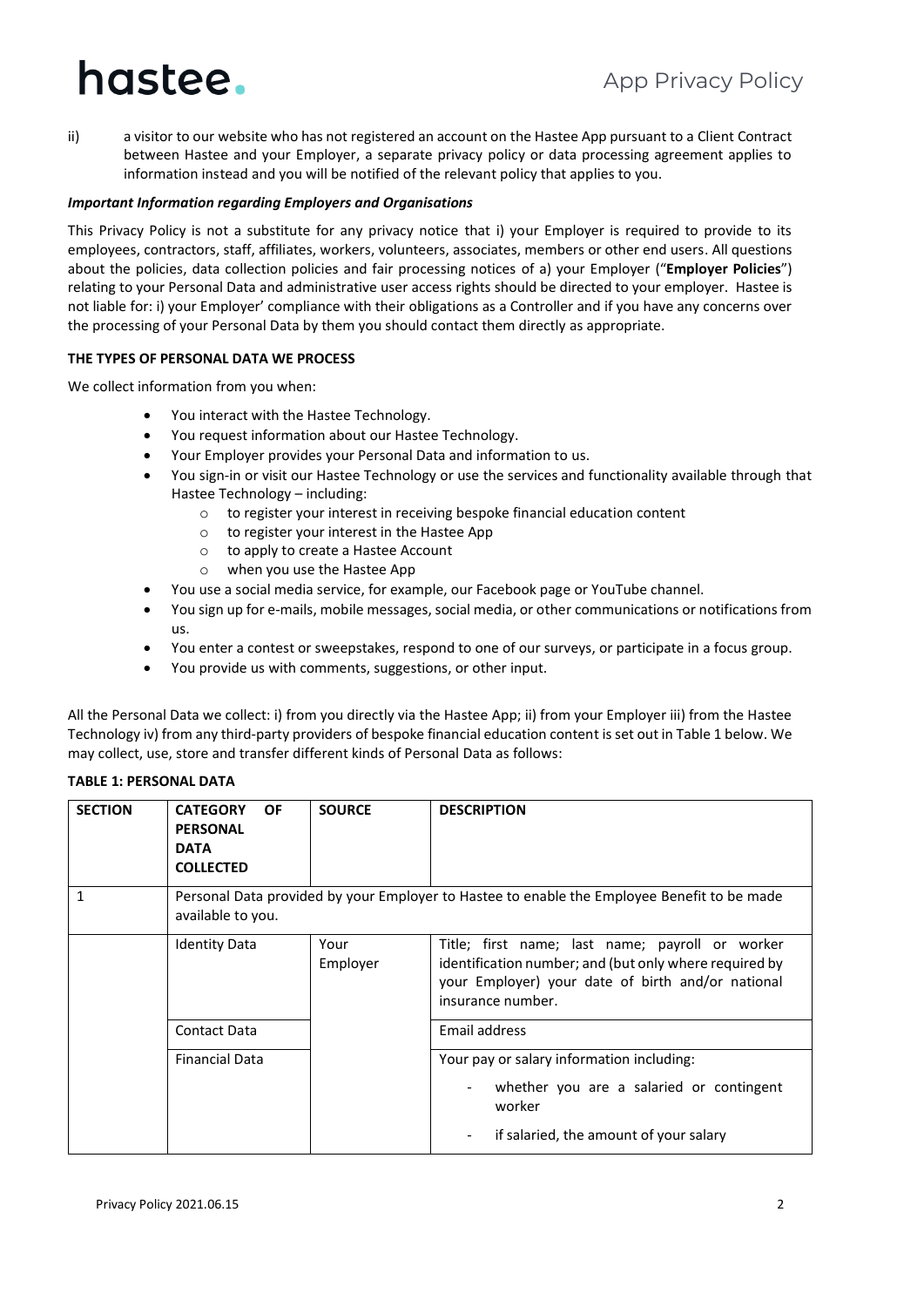|   |                                                          |                                                   | if a contingent worker, your rate (hourly or<br>daily)                                                                                                                                                                                                                     |
|---|----------------------------------------------------------|---------------------------------------------------|----------------------------------------------------------------------------------------------------------------------------------------------------------------------------------------------------------------------------------------------------------------------------|
|   | Employment<br>Data                                       |                                                   | For Registered Users who are contingent workers<br>(where payment of wages or fees is contingent upon<br>work performed for or services provided to the<br>Employer), once work has been approved by your<br>Employer:                                                     |
|   |                                                          |                                                   | rota, time & attendance data;                                                                                                                                                                                                                                              |
|   |                                                          |                                                   | job ID*;                                                                                                                                                                                                                                                                   |
|   |                                                          |                                                   | location / venue*; and                                                                                                                                                                                                                                                     |
|   |                                                          |                                                   | approved start and end information / check-in<br>time and check-out time*.                                                                                                                                                                                                 |
|   |                                                          |                                                   | *only if your Employer has provided this to us.                                                                                                                                                                                                                            |
|   |                                                          |                                                   | For all Registered Users:                                                                                                                                                                                                                                                  |
|   |                                                          |                                                   | dates of termination of employment or<br>engagement;                                                                                                                                                                                                                       |
|   |                                                          |                                                   | any other information provided by or on<br>behalf of your Employer which is necessary for<br>Hastee to provide the Services to your<br>Employer, such as your national insurance<br>number.                                                                                |
|   |                                                          |                                                   |                                                                                                                                                                                                                                                                            |
| 2 | Personal Data that you voluntarily give us by:           |                                                   |                                                                                                                                                                                                                                                                            |
|   |                                                          |                                                   | registering to use and creating a user account on the Hastee App ("User Account");                                                                                                                                                                                         |
|   | Account;                                                 |                                                   | registering to use and (if your application with Contis is successful) to create a Hastee                                                                                                                                                                                  |
|   |                                                          |                                                   | registering to receive bespoke financial education content (please note: though you may<br>provide this via our third-party provider of financial education services, Hastee is the<br>controller of any such personal data and that service provider the data processor); |
|   | Hastee on your Employer's behalf ("Withdrawal Request"); |                                                   | making a request, via the Hastee Technology, for payment of a Withdrawal to you by                                                                                                                                                                                         |
|   |                                                          |                                                   | corresponding with us by email, telephone call or other means;                                                                                                                                                                                                             |
|   | $\bullet$                                                | requesting an invitation code from our website;   |                                                                                                                                                                                                                                                                            |
|   |                                                          | sharing via the Hastee App social media function; |                                                                                                                                                                                                                                                                            |
|   |                                                          |                                                   | entering into any competition, promotion or survey; or                                                                                                                                                                                                                     |
|   |                                                          | reporting a problem with the Hastee App.          |                                                                                                                                                                                                                                                                            |
|   | <b>Identity Data</b>                                     | You                                               | Hastee App log-in details: username (or similar<br>identifier); password; and (but only in limited<br>situations where required by your Employer to deliver<br>the Employee Benefit to you) your date of birth and/or<br>national insurance number.                        |
|   |                                                          |                                                   | If you chose to receive bespoke financial education<br>content: first name; last name; username (which would                                                                                                                                                               |

be your email address) and password. Additionally, but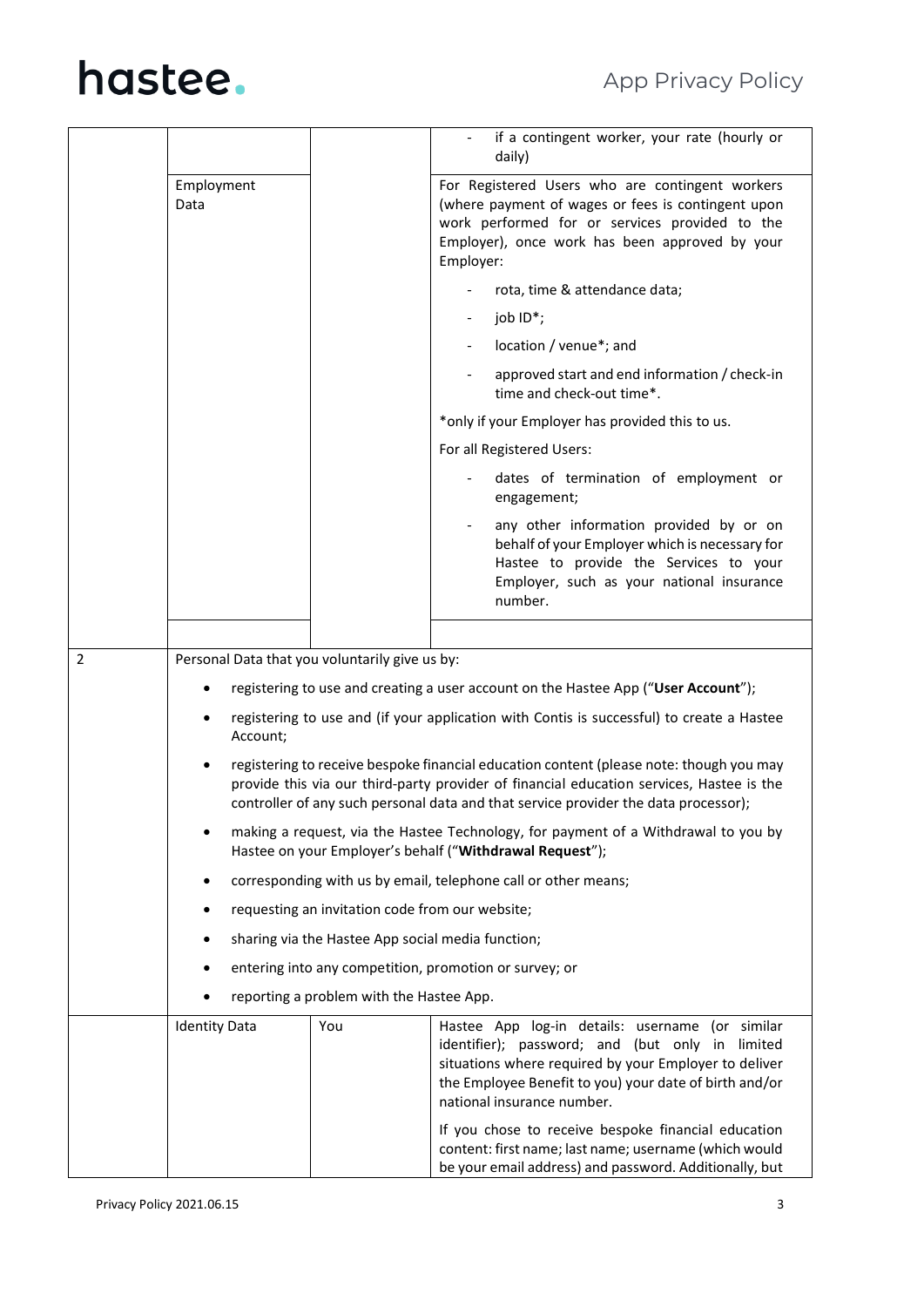|   |                                            |                       | only if you choose to provide it to receive financial<br>education tailored to your specific individual<br>circumstances: date of birth.                                                                                                                                                                                                                                                                                                |
|---|--------------------------------------------|-----------------------|-----------------------------------------------------------------------------------------------------------------------------------------------------------------------------------------------------------------------------------------------------------------------------------------------------------------------------------------------------------------------------------------------------------------------------------------|
|   | <b>Contact Data</b>                        |                       | Email address; mobile number; residential address                                                                                                                                                                                                                                                                                                                                                                                       |
|   | <b>Financial Data</b>                      |                       | Bank account number, sort code or other account or<br>card details (cardholder name and card number) into<br>or onto which payment of a Withdrawal would be<br>made to you.                                                                                                                                                                                                                                                             |
|   |                                            |                       | If you opt in to receive bespoke financial education<br>content and choose to provide this personal data:<br>salary/wage; any sources of additional income or use<br>of financial products.                                                                                                                                                                                                                                             |
|   | Employment<br>Data                         |                       | Employer name.                                                                                                                                                                                                                                                                                                                                                                                                                          |
|   | Marketing<br>and<br>Communications<br>Data |                       | Your preferences in receiving marketing from us, our<br>third parties, and your communication preferences by<br>opting to manage your preferences through a link at<br>the bottom of any email we send you.                                                                                                                                                                                                                             |
|   | <b>Location Data</b>                       |                       | If you opt in to receive bespoke financial education<br>content and choose to provide this personal data:<br>postcode.                                                                                                                                                                                                                                                                                                                  |
| 3 | section below.                             |                       | Personal Data that the Hastee Technology collects: i) about you and your device automatically<br>each time you use the Hastee Technology, including by the use of cookies and other similar<br>technologies; and ii) about Withdrawal transactions made on the Hastee App. For more<br>information on our cookie policy please see the "How we use cookies and other technologies"                                                      |
|   | <b>Identity Data</b>                       | Hastee<br>(by         | One-time unique registration code                                                                                                                                                                                                                                                                                                                                                                                                       |
|   |                                            | Hastee<br>Technology) | Records of future log-ins to your User Account once<br>you have become a Registered User                                                                                                                                                                                                                                                                                                                                                |
|   |                                            |                       | Login credentials (username and password)                                                                                                                                                                                                                                                                                                                                                                                               |
|   | <b>Transaction Data</b>                    |                       | Transaction and usage information including details of<br>Withdrawal payments made to you by Hastee on<br>behalf of your Employer, via the Hastee App, and any<br>charges associated with such payments ("Charges").                                                                                                                                                                                                                    |
|   | Device Data                                |                       | Mobile device type and model, mobile device<br>identifier, mobile network information, operating<br>system and platform and other technology on the<br>devices you use to access the Hastee Technology,<br>internet protocol ("IP") address used to connect your<br>computer to the internet, your login information,<br>browser type and version, time zone setting and<br>location, browser and browser plug-in types and<br>versions |
|   | <b>Usage Data</b>                          |                       | Information about your visit, including the full Uniform<br>Resource Locators ("URL") clickstream to, through and<br>from the Hastee Technology (including date and time);<br>the pages you viewed; page response times, download<br>errors, length of visits to certain pages, page<br>interaction information (such as scrolling, clicks, and                                                                                         |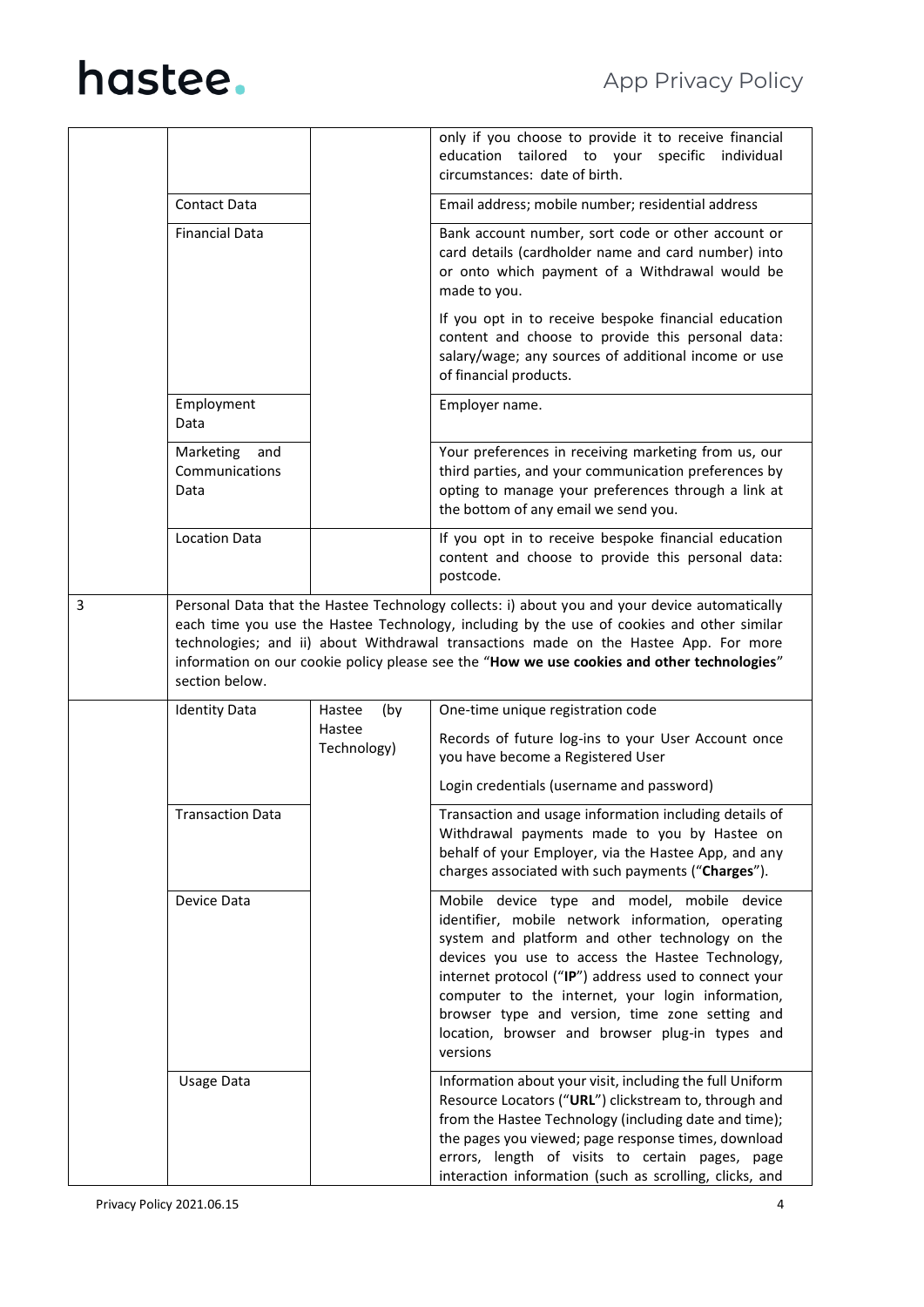|  |                |  | mouse-overs), and methods used to browse away from<br>the page.                                                                                                                                                                                                                                                                                                                                                                                                                                                                                                           |
|--|----------------|--|---------------------------------------------------------------------------------------------------------------------------------------------------------------------------------------------------------------------------------------------------------------------------------------------------------------------------------------------------------------------------------------------------------------------------------------------------------------------------------------------------------------------------------------------------------------------------|
|  | Location Data  |  | We use GPS technology on your device to determine<br>your current location to support the time and<br>attendance functionality of the Hastee App (you will<br>confirm the activation of the collection of such location<br>data via a pop up in the Hastee App). Please note that<br>you can withdraw your consent to your location data<br>being used for this purpose by changing the settings in<br>the Hastee App.                                                                                                                                                    |
|  | Camera Data    |  | Data collected from your device's camera where the<br>camera is used as part of the "check in" and "check<br>out" functionality of the Hastee App (for example to<br>collect QR code data).                                                                                                                                                                                                                                                                                                                                                                               |
|  | Aggregate Data |  | Statistical or demographic data which may be derived<br>from your Personal Data, and which, once in<br>aggregated form, does not directly or indirectly reveal<br>your identity. E.g., We may aggregate your Usage Data<br>to calculate the percentage of users using a specific<br>feature of the Hastee Technology. However, if we<br>combine or connect Aggregated Data with your<br>Personal Data so that it can directly or indirectly<br>identify you, we treat the combined data as Personal<br>Data which will be used in accordance with this Privacy<br>Policy. |

### *Sensitive Data*

In some jurisdictions, Personal Data that is considered "sensitive personal data" (or "special categories of data") under applicable laws may be subject to more stringent protection and limitations on use than other Personal Data. What is considered sensitive Personal Data varies from country to country, but generally includes information relating to a person's sexual orientation, racial or ethnic origin, alleged or actual criminal offence, physical or mental health or condition, trade union membership, political opinions, religious belief or genetic data. It is our intent that information collected will not include any Personal Data that would be considered sensitive Personal Data under the applicable laws of any jurisdiction.

### **MINORS**

The Hastee Technology is not intended for children below 16 and we do not knowingly collect Personal Data relating to such children. In the event that such data is provided to us, we reserve the right in our absolute discretion to delete it.

### **THE LEGAL BASES AND PURPOSES FOR OUR USING PERSONAL DATA**

We will only use your Personal Data where the law allows us to do so and for the purposes for which we collected it as listed in Table 2, unless we reasonably consider that we need to use it for another reason and that reason is compatible with the original purpose.

If we need to use your Personal Data for an unrelated purpose, we will update this Privacy Policy and we will explain the legal basis which allows us to do so.

### **LEGAL BASIS**

We process your information based on the following legal bases:

### **Pursuant to contract**

Privacy Policy 2021.06.15 **5**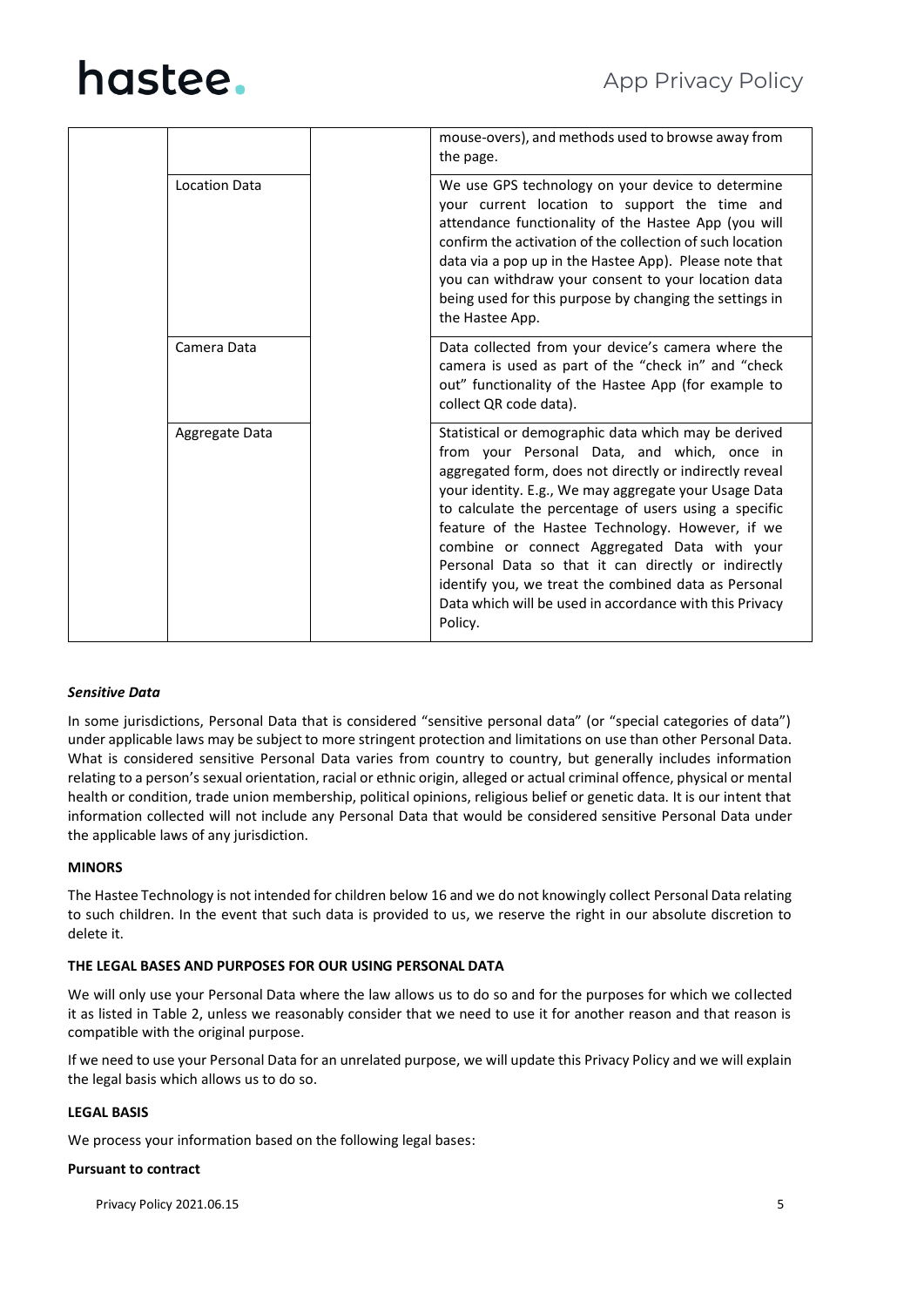• Where the provision of your Personal Data is necessary for us to perform a contract we have entered into with you – namely, to comply with our obligations to you under our Hastee App User Terms and for you to have access to the Employee Benefit and the full functionality of the Hastee App.

### **Legitimate interest**

- Where it is necessary for our interests in conducting and managing our business to give you the best product and most secure experience.
- To send you direct marketing communications by email or text. **You can unsubscribe from such communications in advance of receiving any by emailin[g gdpr@hastee.com](mailto:gdpr@hastee.com) or at any time by clicking the link in the email itself.**

We make sure we consider and balance any potential impact on you (both positive and negative) and your rights before we process your Personal Data for our legitimate interests. More detail about the specific legitimate interests pursued in respect of each purpose we use your Personal Data for is set out in the table below.

### **Compliance with Law**

• Where we need to comply with a legal or regulatory obligation.

### **Consent**

- Where we have your specific, freely given, informed and unambiguous consent to carry out the processing for the purpose in question.
- On the basis of consent we may share your information with non-affiliated third parties, for example, for them to develop or provide you with their own products or market to you, where they have the requisite legal permissions to do so. We will get your express opt-in consent before we share your personal data with any third party for marketing purposes.

We have set out in Table 2, the legal bases relied on in respect of the relevant Purposes for which we use your Personal Data.

| <b>TYPE OF PERSONAL</b><br><b>DATA</b> | <b>PURPOSE FOR COLLECTING</b>                                                                                                                                                                                                                                                                               | <b>LAWFUL BASIS FOR PROCESSING</b>                                                                                                                                                                                                                                                                                                                                                                                                                                                          |
|----------------------------------------|-------------------------------------------------------------------------------------------------------------------------------------------------------------------------------------------------------------------------------------------------------------------------------------------------------------|---------------------------------------------------------------------------------------------------------------------------------------------------------------------------------------------------------------------------------------------------------------------------------------------------------------------------------------------------------------------------------------------------------------------------------------------------------------------------------------------|
| <b>Identity Data</b>                   | <b>Account creation and use</b>                                                                                                                                                                                                                                                                             | <b>Pursuant to contract:</b>                                                                                                                                                                                                                                                                                                                                                                                                                                                                |
| Contact Data                           | To create your User Account on                                                                                                                                                                                                                                                                              | To fulfil our obligations to you under the Hastee                                                                                                                                                                                                                                                                                                                                                                                                                                           |
| <b>Financial Data</b>                  | the App.                                                                                                                                                                                                                                                                                                    | App User Terms (which you agreed to as part of                                                                                                                                                                                                                                                                                                                                                                                                                                              |
| <b>Employment Data</b>                 |                                                                                                                                                                                                                                                                                                             | the process of creating your User Account) and<br>enable you to take advantage of the Employee                                                                                                                                                                                                                                                                                                                                                                                              |
| <b>Location Data</b>                   | To provide details and retain<br>records of your Withdrawal                                                                                                                                                                                                                                                 | Benefit.                                                                                                                                                                                                                                                                                                                                                                                                                                                                                    |
| Camera Data                            | transactions.                                                                                                                                                                                                                                                                                               |                                                                                                                                                                                                                                                                                                                                                                                                                                                                                             |
|                                        | To provide you with bespoke<br>financial education content if<br>this is something you opt to<br>receive. To allow us to share<br>your personal data with our<br>third-party provider of bespoke<br>financial education so that they<br>can register a user account for<br>you and deliver content tailored | To enable Hastee to invite you to use and install<br>the Hastee App and register you as a new<br>Registered User, to log back in should you have<br>forgotten your password or find yourself locked<br>out for other reasons; to submit Withdrawal<br>Requests and receive payments of Withdrawals<br>(including via the Hastee App) on the basis of the<br>Employment and Financial Data provided and,<br>where used by you to check in/out of work, the<br>Location Data and Camera Data. |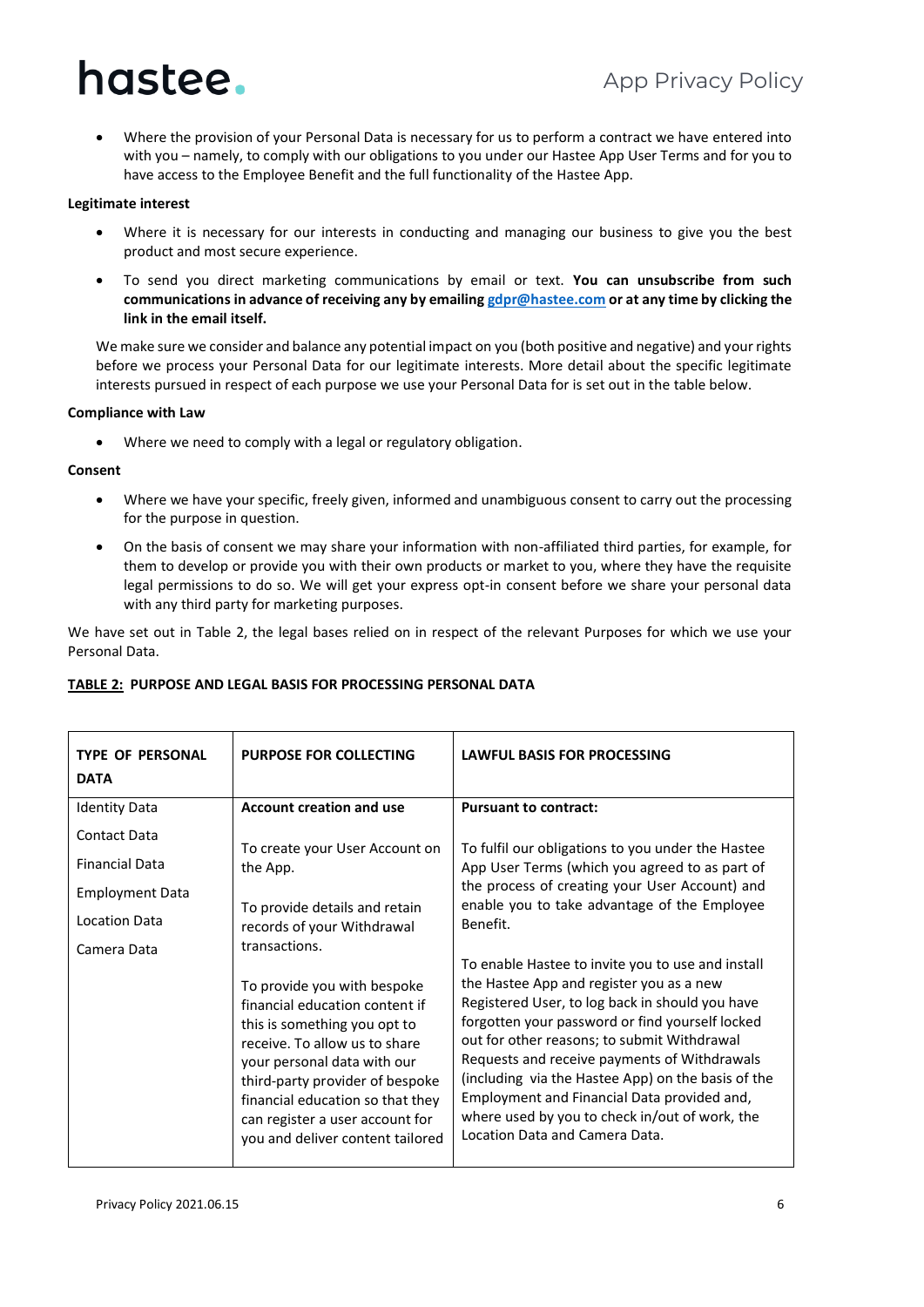|                                                                  | to your individual<br>circumstances.                                                                                                                                                                        | To notify you about any changes to the Charges<br>for the payment of Withdrawals to you.                                                                                                                                                                                                                   |
|------------------------------------------------------------------|-------------------------------------------------------------------------------------------------------------------------------------------------------------------------------------------------------------|------------------------------------------------------------------------------------------------------------------------------------------------------------------------------------------------------------------------------------------------------------------------------------------------------------|
|                                                                  |                                                                                                                                                                                                             | To allow third-party providers to provide to you,<br>on our behalf, bespoke financial education<br>tailored<br>individual<br>services<br>your<br>to<br>circumstances. In such situation, Hastee is the<br>controller of your personal data and such third-<br>party provider the processor.                |
|                                                                  |                                                                                                                                                                                                             | Legitimate Interest:                                                                                                                                                                                                                                                                                       |
|                                                                  |                                                                                                                                                                                                             | To enable us to fulfil our obligations to your<br>Employer pursuant to our terms of business with<br>them under the Client Contract and to enforce<br>rights against them arising out of your use of the<br>Hastee App and your use of the Employee<br>Benefit.                                            |
|                                                                  |                                                                                                                                                                                                             | To keep transaction records of Withdrawal<br>payments made to you via the Hastee<br>Technology and Charges associated with them<br>so that this data can be provided to your<br>Employer by us at the end of each payroll period<br>so that we may seek reimbursement from them<br>in respect of the same. |
|                                                                  |                                                                                                                                                                                                             | The provision of Services to your Employer (our<br>client) under the Client Contract which enable<br>them to provide the Employee Benefit to you.                                                                                                                                                          |
|                                                                  |                                                                                                                                                                                                             | The effective and efficient management of our<br>business, including the ability to recover sums<br>owing to us by your Employer(s) in relation to<br>the payment of Withdrawals to you and Charges<br>in relation to them.                                                                                |
|                                                                  |                                                                                                                                                                                                             | Ensuring that your data is accurate so that we<br>can ensure the functionality of the Hastee App<br>and security of your Personal Data.                                                                                                                                                                    |
| <b>Identity Data</b>                                             | <b>Relationship Management</b>                                                                                                                                                                              | Pursuant to contract: to fulfil our obligations:                                                                                                                                                                                                                                                           |
| <b>Contact Data</b><br>Marketing<br>and<br>Communication<br>Data | To manage our relationship<br>with you and deliver content.<br>To provide customer support to<br>you regarding your User<br>Account and Withdrawal<br>Payments or to investigate any<br>complaint or query. | to you under the Hastee App User<br>Terms and to advise you if the<br>Employee Benefit or the Charges in<br>respect of it are changing in any way;<br>and<br>to your Employer under the terms of<br>the Client Contract between us and<br>them.                                                            |
|                                                                  |                                                                                                                                                                                                             | Legitimate<br>Interests:<br>of<br>keeping<br>records<br>updated and analysing how customers use our<br>products/ services). To enable you to participate<br>in a prize draw, competition or complete a<br>survey.                                                                                          |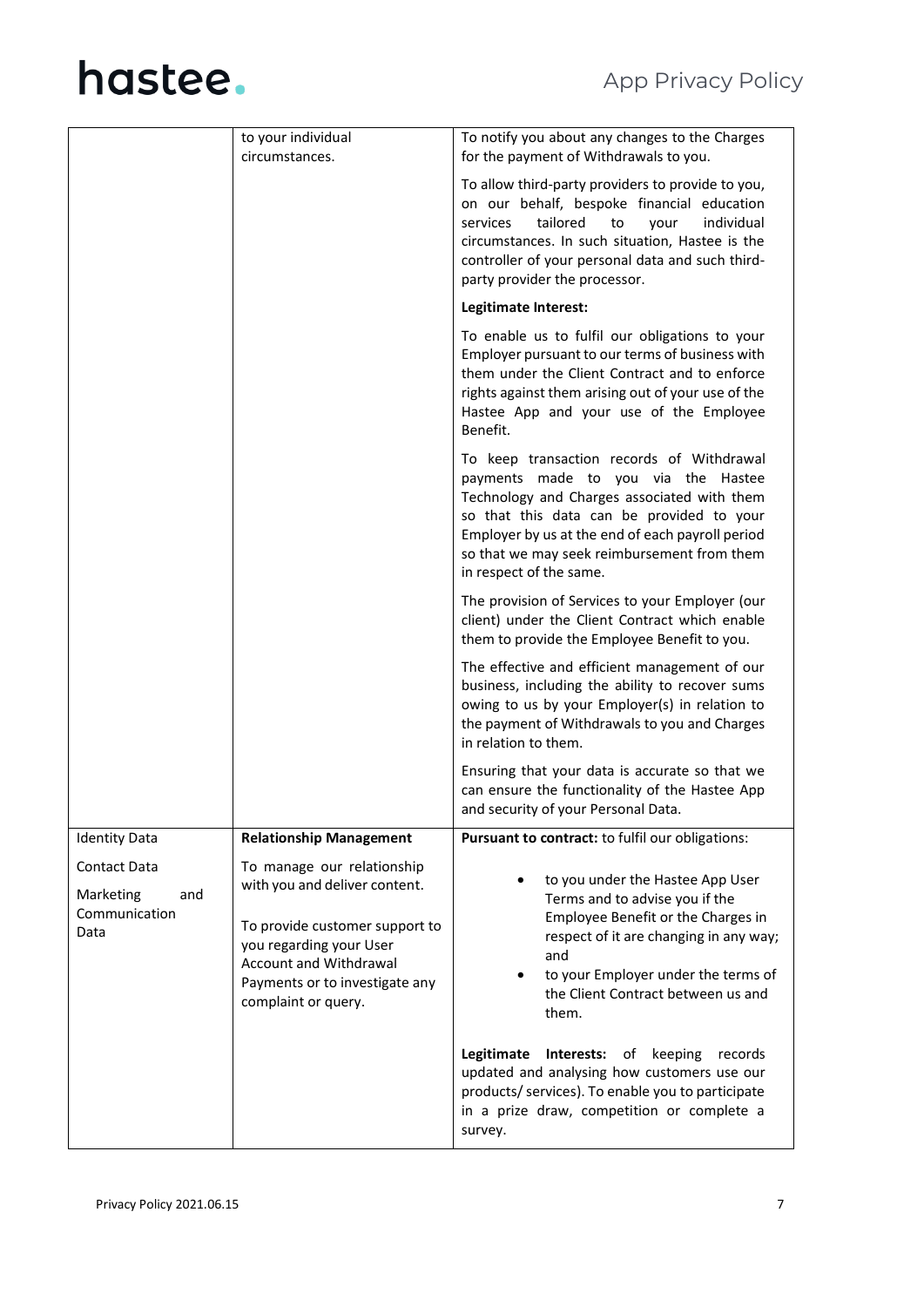| Marketing<br>and          | Marketing communication                                                                                                                                                                                                                                                                                                                                                                                | Legitimate Interests: it is in our legitimate                                                                                                                                                                                                                                                                                                                                                                                                                                                                                                                                                                                  |
|---------------------------|--------------------------------------------------------------------------------------------------------------------------------------------------------------------------------------------------------------------------------------------------------------------------------------------------------------------------------------------------------------------------------------------------------|--------------------------------------------------------------------------------------------------------------------------------------------------------------------------------------------------------------------------------------------------------------------------------------------------------------------------------------------------------------------------------------------------------------------------------------------------------------------------------------------------------------------------------------------------------------------------------------------------------------------------------|
| Communication             | information                                                                                                                                                                                                                                                                                                                                                                                            | interest to provide you with information that is                                                                                                                                                                                                                                                                                                                                                                                                                                                                                                                                                                               |
| Data                      | Such as details of your<br>preferences for receiving<br>marketing from us and our<br>parties<br>and<br>third<br>your<br>communication preferences<br>(if applicable).<br>To make recommendations<br>to you about which goods or<br>services<br>Hastee<br>group<br>companies provide that may<br>be of interest to you; via<br>email,<br>text,<br>in-app<br>notifications and/or push<br>notifications. | relevant to you, where you have signed up for a<br>User Account. You will be provided with the<br>opportunity to unsubscribe from<br>such<br>communications by clicking on a link in the email<br>itself<br>advance,<br>by<br>or,<br>in<br>emailing<br>gdpr@hastee.com. Further details as to how to<br>manage your preferences are set out in this<br>Privacy Policy.<br><b>Consent:</b> On the basis of consent we may share<br>your information with non-affiliated third<br>parties, for example, for them to develop their<br>own products or market to you, where they have<br>the requisite legal permissions to do so. |
| <b>Identity Data</b>      | Important Notices, Educative                                                                                                                                                                                                                                                                                                                                                                           | Contract: We will send to your email address non-                                                                                                                                                                                                                                                                                                                                                                                                                                                                                                                                                                              |
| <b>Contact Data</b>       | Materials,<br><b>Benefits</b><br>and<br><b>Transactional E-mail.</b>                                                                                                                                                                                                                                                                                                                                   | commercial electronic email messages with<br>important information about: us; the Hastee                                                                                                                                                                                                                                                                                                                                                                                                                                                                                                                                       |
| <b>Employment Data</b>    | To fulfil our obligations to                                                                                                                                                                                                                                                                                                                                                                           | Technology; the Employee Benefit; or advice                                                                                                                                                                                                                                                                                                                                                                                                                                                                                                                                                                                    |
| <b>Financial Data</b>     | your Employer under the<br>Client Contract.                                                                                                                                                                                                                                                                                                                                                            | pertaining to personal finance that your Employer<br>has requested we provide to you as part of our                                                                                                                                                                                                                                                                                                                                                                                                                                                                                                                            |
| Device Data               |                                                                                                                                                                                                                                                                                                                                                                                                        | performance of the Client Contract (the "Financial                                                                                                                                                                                                                                                                                                                                                                                                                                                                                                                                                                             |
|                           |                                                                                                                                                                                                                                                                                                                                                                                                        | Education Series"). Please note that any opt-out<br>you have made in relation to promotional content<br>(including the receipt of push notifications and/or<br>in-Hastee App notifications) will not apply to these<br>Transactional Emails, the Financial Education Series<br>or to any communications which we are required to<br>send you pursuant to the performance of our<br>obligations to your Employer under the Client<br>Contract.                                                                                                                                                                                  |
| <b>Identity Data</b>      | <b>Fraud Prevention</b>                                                                                                                                                                                                                                                                                                                                                                                | Legitimate Interests: We have a legitimate<br>interest in ensuring the ongoing security and                                                                                                                                                                                                                                                                                                                                                                                                                                                                                                                                    |
| <b>Contact Data</b>       | To<br>the<br>keep<br>Hastee                                                                                                                                                                                                                                                                                                                                                                            | proper operation of our services, website and                                                                                                                                                                                                                                                                                                                                                                                                                                                                                                                                                                                  |
| <b>Employment Data</b>    | Technology operational and                                                                                                                                                                                                                                                                                                                                                                             | associated IT services and networks.                                                                                                                                                                                                                                                                                                                                                                                                                                                                                                                                                                                           |
| <b>Financial Data</b>     | secure.                                                                                                                                                                                                                                                                                                                                                                                                | Pursuant to contract: To fulfil our obligations to<br>you under the Hastee App User Terms and to                                                                                                                                                                                                                                                                                                                                                                                                                                                                                                                               |
| Device Data               | To keep your Personal Data<br>and identity secure.                                                                                                                                                                                                                                                                                                                                                     | your Employer under the Client Contract.                                                                                                                                                                                                                                                                                                                                                                                                                                                                                                                                                                                       |
| <b>Identity Data</b>      | <b>Optimisation and Analytics</b>                                                                                                                                                                                                                                                                                                                                                                      | Legitimate Interests:                                                                                                                                                                                                                                                                                                                                                                                                                                                                                                                                                                                                          |
| Contact Data              | To understand and measure                                                                                                                                                                                                                                                                                                                                                                              |                                                                                                                                                                                                                                                                                                                                                                                                                                                                                                                                                                                                                                |
| <b>Transactional Data</b> | how users use our Hastee                                                                                                                                                                                                                                                                                                                                                                               |                                                                                                                                                                                                                                                                                                                                                                                                                                                                                                                                                                                                                                |
| Device Data               | Technology and to use this<br>data to improve it.                                                                                                                                                                                                                                                                                                                                                      |                                                                                                                                                                                                                                                                                                                                                                                                                                                                                                                                                                                                                                |
| Usage Data                |                                                                                                                                                                                                                                                                                                                                                                                                        |                                                                                                                                                                                                                                                                                                                                                                                                                                                                                                                                                                                                                                |
| <b>Aggregated Data</b>    |                                                                                                                                                                                                                                                                                                                                                                                                        |                                                                                                                                                                                                                                                                                                                                                                                                                                                                                                                                                                                                                                |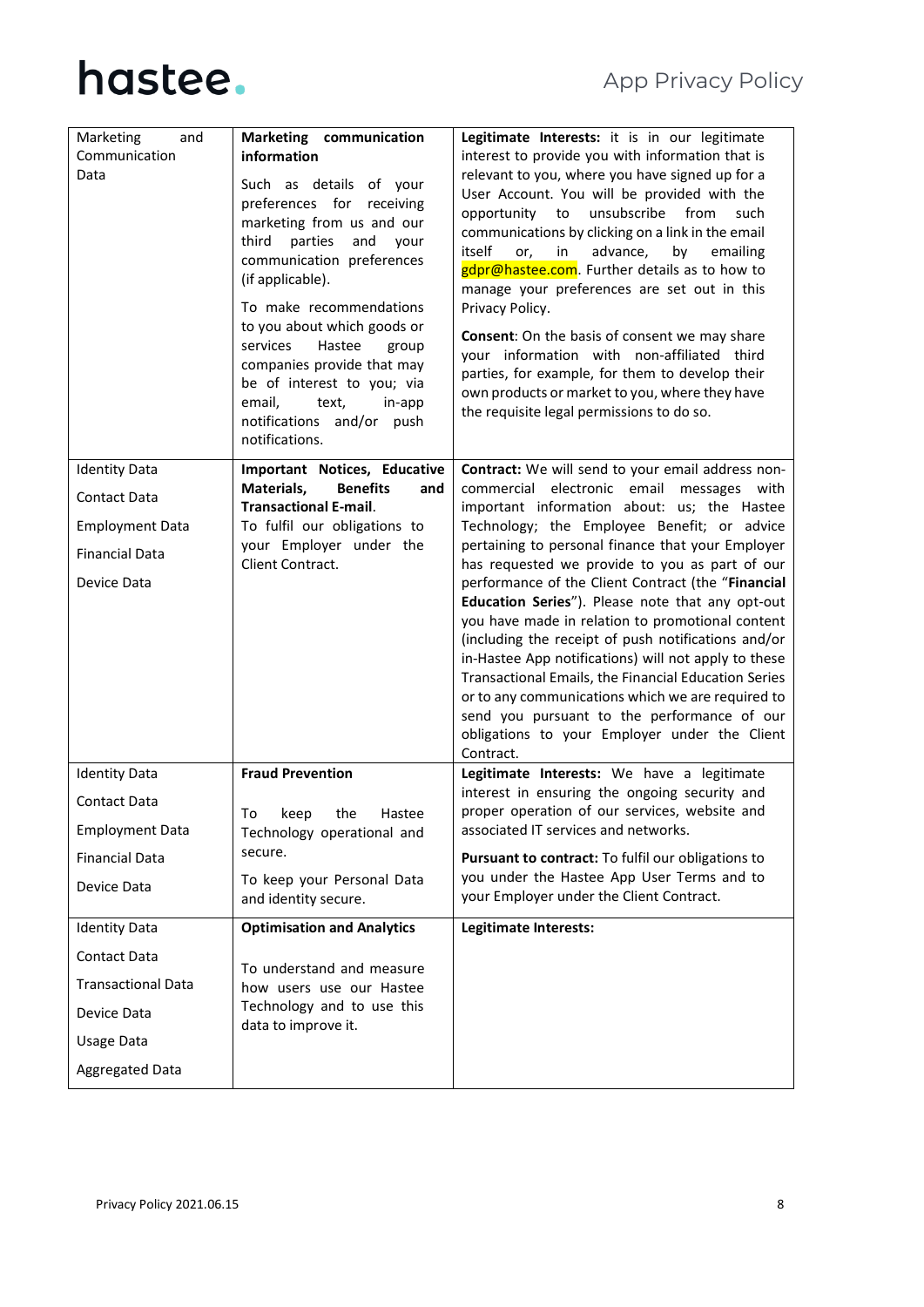|                           |                                                     | To ensure content is presented in the most<br>effective manner for your device and the<br>proper operation and improvement of the<br>Hastee Technology. It is in our legitimate<br>interest to better understand how to<br>deliver our services to our customers and<br>prospective customers, such as though<br>finding efficiencies and new opportunities.<br>To allow for participation in interactive<br>features of the Hastee Technology when<br>you choose to do so.<br>To develop our products/ Services and<br>business,<br>grow<br>though<br>our<br>understanding app usage and how to<br>improve the service and/or Hastee<br>Technology. |
|---------------------------|-----------------------------------------------------|------------------------------------------------------------------------------------------------------------------------------------------------------------------------------------------------------------------------------------------------------------------------------------------------------------------------------------------------------------------------------------------------------------------------------------------------------------------------------------------------------------------------------------------------------------------------------------------------------------------------------------------------------|
| Device Data               | Troubleshooting                                     | Legitimate interests:                                                                                                                                                                                                                                                                                                                                                                                                                                                                                                                                                                                                                                |
| <b>Identity Data</b>      | To track issues that might be                       |                                                                                                                                                                                                                                                                                                                                                                                                                                                                                                                                                                                                                                                      |
| <b>Contact Data</b>       | affecting<br>adversely<br>the                       | To enable us to monitor and ensure the proper<br>operation of the Hastee Technology. It is also in                                                                                                                                                                                                                                                                                                                                                                                                                                                                                                                                                   |
| <b>Transactional Data</b> | operation of the Hastee<br>Technology.              | our mutual legitimate interest for your User<br>Account to be secure.                                                                                                                                                                                                                                                                                                                                                                                                                                                                                                                                                                                |
| <b>Financial Data</b>     |                                                     | To help you in the event you have a problem                                                                                                                                                                                                                                                                                                                                                                                                                                                                                                                                                                                                          |
| <b>Employment Data</b>    |                                                     | with your User Account, the Hastee App or the<br>submission of a Withdrawal Request or receipt<br>of a payment of a Withdrawal.                                                                                                                                                                                                                                                                                                                                                                                                                                                                                                                      |
|                           |                                                     | <b>Pursuant to contract:</b>                                                                                                                                                                                                                                                                                                                                                                                                                                                                                                                                                                                                                         |
|                           |                                                     | To fulfil our obligations to you under the Hastee<br>App User Terms.                                                                                                                                                                                                                                                                                                                                                                                                                                                                                                                                                                                 |
| Device Data               | Changes to our App, the App                         | Legal Obligations: To notify you of changes to                                                                                                                                                                                                                                                                                                                                                                                                                                                                                                                                                                                                       |
| <b>Identity Data</b>      | User Terms, Employee Benefit<br>and Privacy Policy. | the Hastee App, the App User Terms, this Privacy<br>Policy, the Services delivered to your Employer                                                                                                                                                                                                                                                                                                                                                                                                                                                                                                                                                  |
| <b>Contact Data</b>       |                                                     | or any change to the Charges for accessing the                                                                                                                                                                                                                                                                                                                                                                                                                                                                                                                                                                                                       |
| <b>Employment Data</b>    |                                                     | Employee Benefit.                                                                                                                                                                                                                                                                                                                                                                                                                                                                                                                                                                                                                                    |

In some situations we have more than one legal basis for processing your Personal Data. For example, we may collect information concerning your use of the Hastee Technology to both perform under our contractual obligations to you under the App User Terms and also pursuant to a legitimate business interest in maintaining your information for record keeping purposes. As a result, our collection and processing of your Personal Data is based, in different contexts, upon different legal bases. Please contact us by using the contact information provided at the end of this Privacy Policy to learn more about the purposes for which we use any specific types of your Personal Data.

### **HOW WE MAY SHARE YOUR PERSONAL DATA**

**TABLE 3**: The following table describes whom we share your Personal Data with, what we share and why we share it.

| <b>RECIPIENTS</b> | <b>CATEGORIES OF PERSONAL</b> | <b>REASON SHARED</b> |
|-------------------|-------------------------------|----------------------|
|                   | <b>DATA SHARED</b>            |                      |
|                   |                               |                      |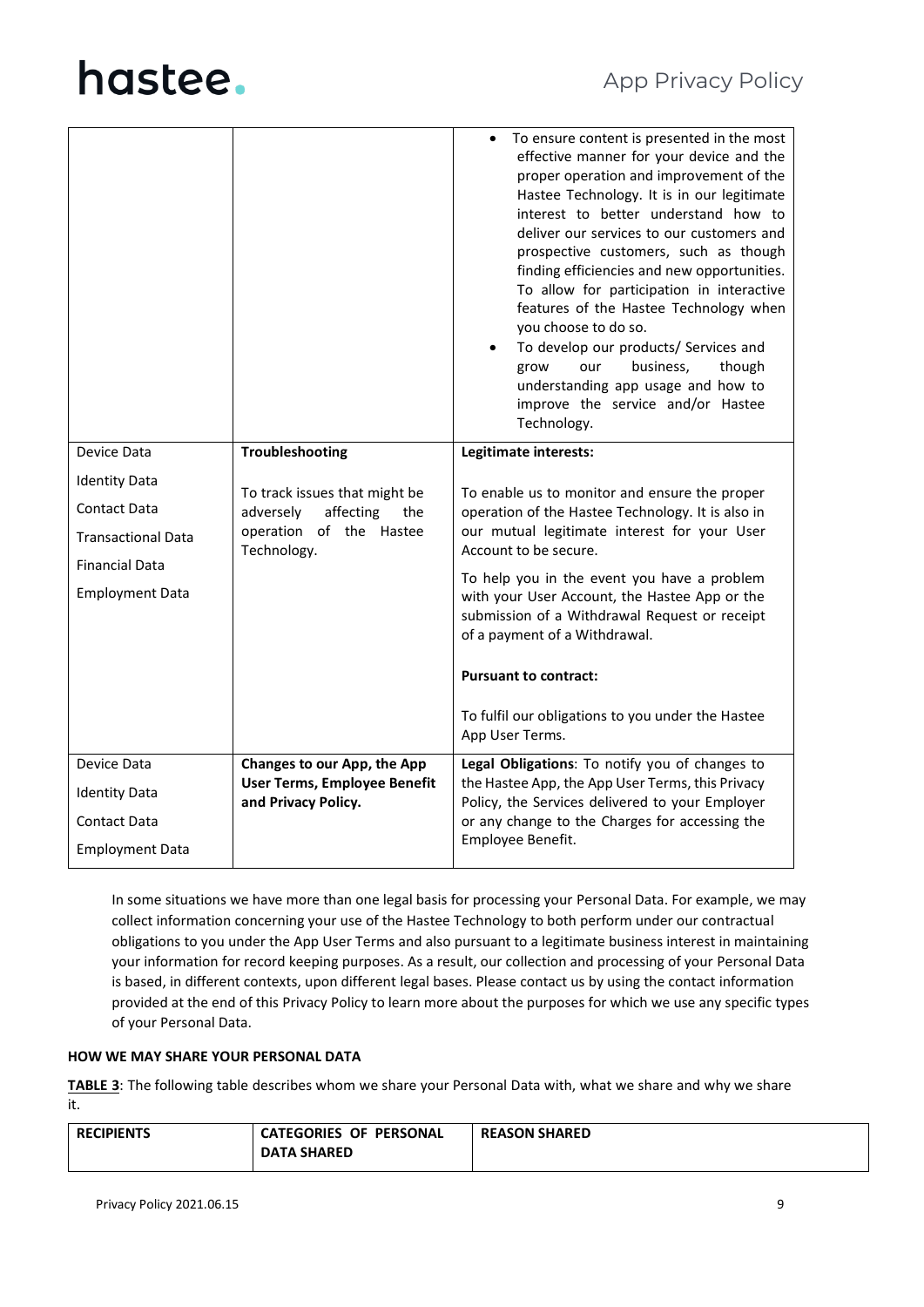| Your Employer(s)                          | <b>Transaction Data</b><br><b>Identity Data</b>                                                                                          | We share, with your Employer, at the end of each payroll<br>period, details of the consolidated Withdrawals you have<br>received from us on your Employer's behalf and any<br>associated Charges during that payroll period (using your<br>first name, last name and payroll or worker identification<br>number to identify you) to enable your Employer to make<br>the appropriate deductions from your pay at the end of<br>each pay period.                   |
|-------------------------------------------|------------------------------------------------------------------------------------------------------------------------------------------|------------------------------------------------------------------------------------------------------------------------------------------------------------------------------------------------------------------------------------------------------------------------------------------------------------------------------------------------------------------------------------------------------------------------------------------------------------------|
| Service Providers                         | <b>Identity Data</b><br><b>Contact Data</b><br><b>Financial Data</b><br><b>Employment Data</b><br><b>Transaction Data</b><br>Device Data | So that survey, hosting, analytics, search engine and<br>other technical assistance providers can assist us in the<br>improvement and optimisation of the Hastee Technology<br>and the provision of Services to your Employer.<br>Survey companies are only permitted to use your<br>Personal Data to request a review from you in the context<br>of your use of the Hastee App. They may not use it for any<br>other purpose.                                   |
|                                           | Aggregate Data<br><b>Usage Data</b>                                                                                                      | Our IT service providers provide us with software<br>development,<br>business<br>analyst<br>system<br>and<br>administration services.                                                                                                                                                                                                                                                                                                                            |
|                                           |                                                                                                                                          | So that third-party providers of bespoke financial<br>education may provide you with content tailored to your<br>individual circumstances. Such financial education<br>providers are only permitted to use your Personal Data<br>for this purpose and not for any other purpose.<br>Specifically - they may not use it to market or sell<br>products or services to you.                                                                                         |
| Communication<br>Partners                 | <b>Contact Data</b>                                                                                                                      | Our third-party partners provide live chat and facilitate<br>communication (like email, chat and phone), in order to<br>provide you with the full functionality of the Hastee App.<br>They may ask for your email and Employer name to<br>provide assistance to you.                                                                                                                                                                                             |
| <b>Transaction Processing</b><br>Partners | <b>Identity Data</b><br>Contact Data<br><b>Financial Data</b><br><b>Transaction Data</b>                                                 | So that these third-party<br>partners may process<br>transactions on our behalf.                                                                                                                                                                                                                                                                                                                                                                                 |
| Professional advisers                     | <b>Identity Data</b><br><b>Contact Data</b><br><b>Transaction Data</b><br><b>Financial Data</b><br>Device Data<br>Usage Data             | To our lawyers, bankers, consultants, auditors and<br>providers of banking, legal, insurance and accountancy<br>services if such disclosure is reasonably required to<br>comply with any legal obligation; to enforce any contract<br>entered into with you or your Employer; to protect the<br>rights, property or safety of Hastee or our customers<br>(including by exchanging information with other<br>organisations for the purposes of fraud protection). |
| Hastee<br>Group<br>Companies              | <b>Identity Data</b><br><b>Contact Data</b><br><b>Financial Data</b><br><b>Transaction Data</b>                                          | We may share your information with our corporate<br>affiliates and associates (e.g., parent company, sister<br>companies, associated trust entities, subsidiaries, joint<br>ventures, or other companies under common control).<br>We have a legitimate business interest to share data with<br>our group as it allows us to better understand the                                                                                                               |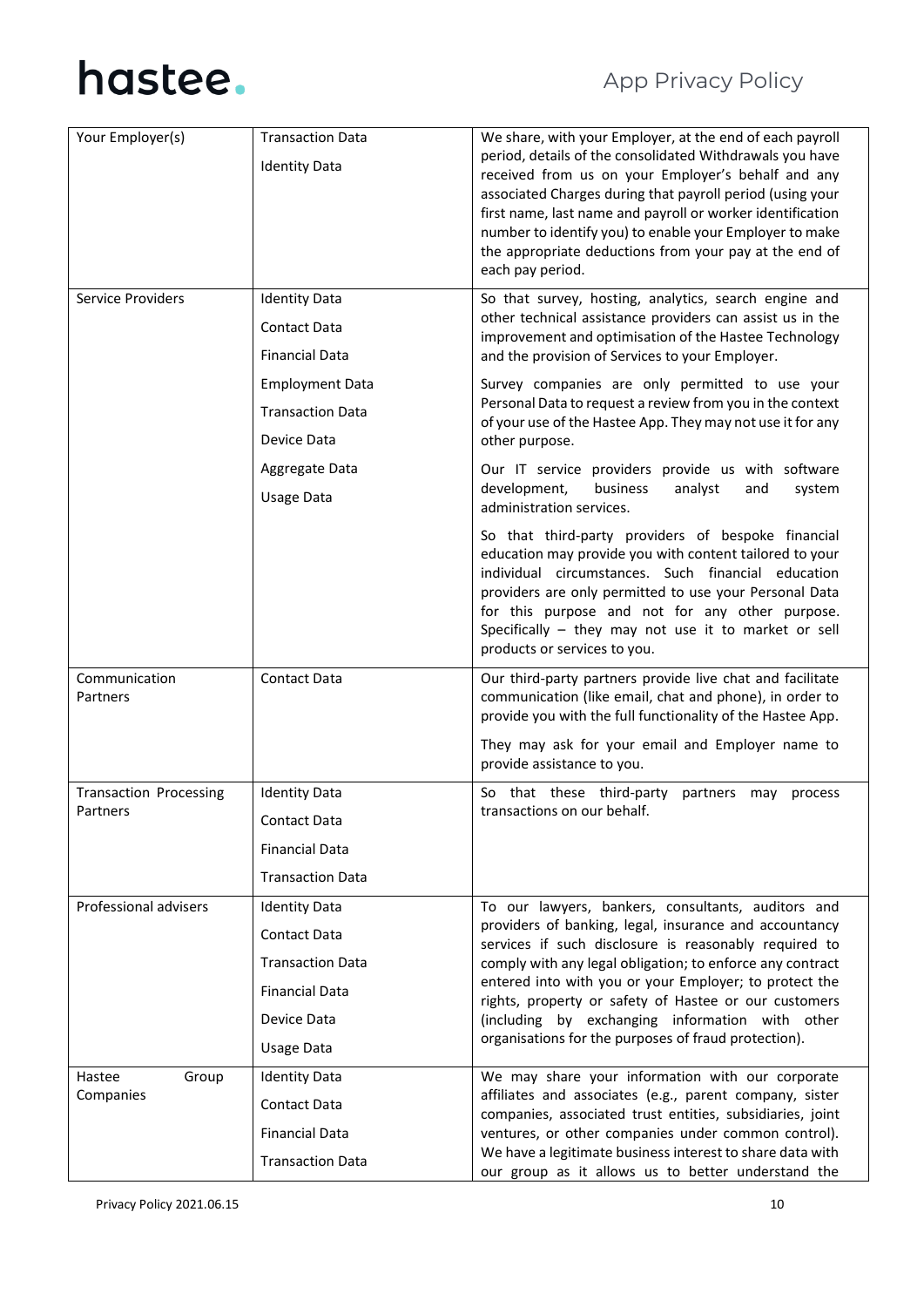|                                          | <b>Employment Data</b>  | performance of our Services and how to offer and                                                                            |
|------------------------------------------|-------------------------|-----------------------------------------------------------------------------------------------------------------------------|
|                                          | Usage Data              | improve our product offerings across the group. It also<br>assists us with finding operational efficiencies (such as        |
|                                          | Device Data             | financial efficiencies though sharing IT infrastructure),                                                                   |
|                                          | Aggregate Data          | making use of group level software solutions and<br>improving our technological offerings which form an                     |
|                                          | <b>Location Data</b>    | integral part of our Service.                                                                                               |
|                                          | Camera Data             |                                                                                                                             |
| Purchaser of Hastee                      | <b>Identity Data</b>    | Any entity which purchases all or part of Hastee and/or                                                                     |
| and/or any member of<br>the Hastee Group | <b>Contact Data</b>     | any member of the Hastee Group, upon completion of<br>which transaction, Personal Data held by Hastee about its             |
|                                          | <b>Financial Data</b>   | Registered Users will be one of the transferred assets                                                                      |
|                                          | <b>Transaction Data</b> | (whether transferred via a business or share sale). We will<br>also share information at the negotiation stage or in a      |
|                                          | <b>Employment Data</b>  | bidding process, as applicable.                                                                                             |
|                                          | Usage Data              | We may retain a copy of that information.                                                                                   |
|                                          | Device Data             |                                                                                                                             |
|                                          | Aggregate Data          |                                                                                                                             |
|                                          | <b>Location Data</b>    |                                                                                                                             |
|                                          | Camera Data             |                                                                                                                             |
| Enforcement<br>Law                       | <b>Identity Data</b>    | On the basis of the compliance with a legal obligation for                                                                  |
| Agencies                                 | <b>Contact Data</b>     | example if we are required to disclose information<br>pursuant to regulatory, employment, taxation, criminal,               |
|                                          | <b>Financial Data</b>   | terrorist financing<br>and<br>money<br>laundering<br>law                                                                    |
|                                          | <b>Transaction Data</b> | requirements.                                                                                                               |
|                                          | <b>Employment Data</b>  |                                                                                                                             |
|                                          | <b>Usage Data</b>       |                                                                                                                             |
|                                          | Device Data             |                                                                                                                             |
|                                          | Aggregate Data          |                                                                                                                             |
|                                          | <b>Location Data</b>    |                                                                                                                             |
| Legal, civil or business                 | <b>Identity Data</b>    | We may disclose information when we believe disclosure is                                                                   |
| affairs                                  | Contact Data            | appropriate to comply with the law, to enforce or apply<br>applicable terms and conditions and other agreements, or to      |
|                                          | <b>Financial Data</b>   | protect our rights, property or safety or the rights, property                                                              |
|                                          | <b>Transaction Data</b> | or safety of our affiliates, users, or third parties. For example,<br>we may disclose information in response to subpoenas, |
|                                          | <b>Employment Data</b>  | arbitration proceedings, warrants, or court orders, or in                                                                   |
|                                          | <b>Usage Data</b>       | connection with any legal process, or to comply with<br>relevant laws. We may also share information in order to            |
|                                          | Device Data             | establish or exercise our rights, to defend against a legal                                                                 |
|                                          | Aggregate Data          | claim, to investigate, prevent, or take action regarding<br>possible illegal activities, suspected fraud, safety of person  |
|                                          | <b>Location Data</b>    | or property, or a violation of our policies.                                                                                |

### **OUR USE OF COOKIES AND OTHER SIMILAR TECHNOLOGIES**

### **What are cookies?**

Privacy Policy 2021.06.15 11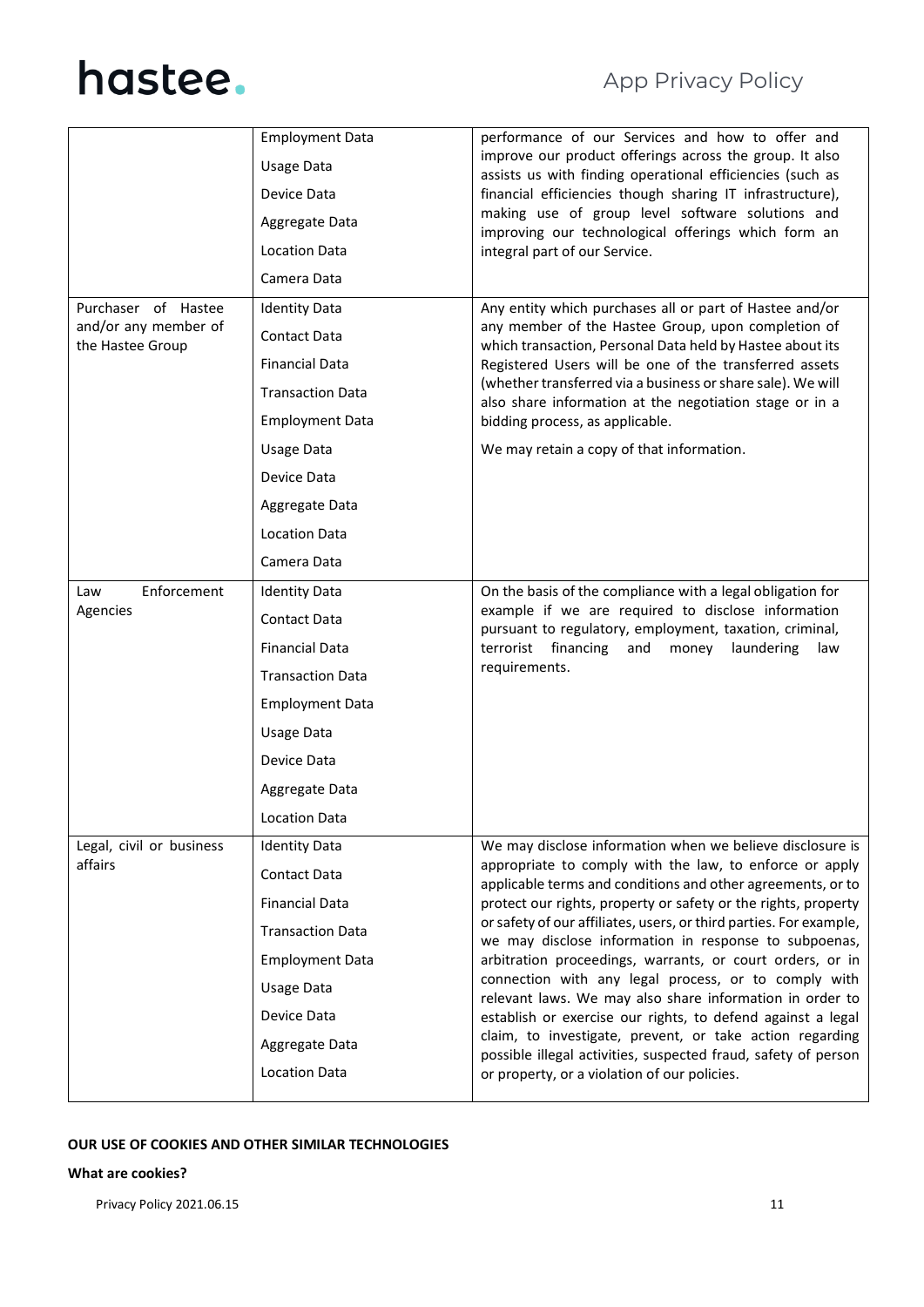### App Privacy Policy

We may collect information using "cookies". Cookies are small data files stored on the hard drive of your computer or mobile device by a website. We use them to distinguish you from other users of the Hastee Technology and to remember your preferences. This helps us to provide you with a good experience when you use the Hastee Technology and also allows us to improve it. We may use both session cookies (which expire once you close your web browser) and persistent cookies (which stay on your computer or mobile device until you delete them) to provide you with a more personal and interactive experience.

### **Categories of cookies**

The Hastee Technology uses two broad categories of cookies:

- First party cookies, served directly by us to your computer or mobile device; and
- Third party cookies, which are served by our partners or service providers.

#### **Type & purposes of cookie use**

The Hastee Technology uses the following types of cookies for the purposes set out below:

- Essential cookies: to provide you with services available through the Hastee Technology to enable you to use some of its features. For example, they allow you to log in to secure areas of the Hastee Technology and help the content of the pages you request to load quickly. Without these cookies, the services that you have asked for cannot be provided, and we only use these cookies to provide you with those services.
- Functional cookies: to allow the Hastee Technology to remember choices you make when you use the Hastee Technology, such as remembering your language preferences, login details and any aspects of the Hastee Technology which you can customise. The purpose of these cookies is to provide you with a more personal experience and to avoid you having to re-enter your preferences every time you visit the Hastee Technology.
- Analytics and performance cookies: to collect information about traffic to the Hastee Technology and how it is used. The information gathered via these cookies does not "directly" identify any individual user. However, it may render such visitors "indirectly identifiable". This is because the information collected is typically linked to a pseudonymous identifier associated with the device you use to access the Hastee Technology. The information collected is aggregated and anonymous. It includes the number of visitors to the Hastee Technology, the websites that referred them, the pages they visited, what time of day they visited it, whether they have visited the Hastee Technology before, and other similar information. We use this information to help operate the Hastee Technology more efficiently, to gather broad demographic information and to monitor the level of activity on the Hastee Technology.
	- o We use Google Analytics for this purpose. Google Analytics uses its own cookies. It is only used to improve how the Hastee Technology works. You can find out more information about Google Analytics here: the cookies cookies here: here: here: here: here: here: here: here: here: here: here: here: here: here:  $\sim$  here: here: here: here: here: here: here: here: here: here: here: here: here: here: here: here: h <https://developers.google.com/analytics/devguides/collection/analyticsjs/cookie-usage>
	- o You can find out more about how Google protects your data here: [www.google.com/analytics/learn/privacy.html](http://www.google.com/analytics/learn/privacy.html)
- Targeting Cookies: these will collect information about your browsing habits and allow us to deliver content and functionality that best suits you and your interests while you are browsing our site and other sites on the Internet.
- Social Media Cookies: these cookies are set by a range of social media services that we have added to the site to enable you to share our content with your friends and networks. They are capable of tracking your browser across other sites and building up a profile of your interests. This may impact the content and messages you see on other websites you visit.

#### **Disabling cookies**

You can typically remove or reject cookies via your browser settings. In order to do this, follow the instructions provided by your browser (usually located within the "settings", "help" "tools" or "edit" facility). Many browsers are set to accept cookies until you change your settings.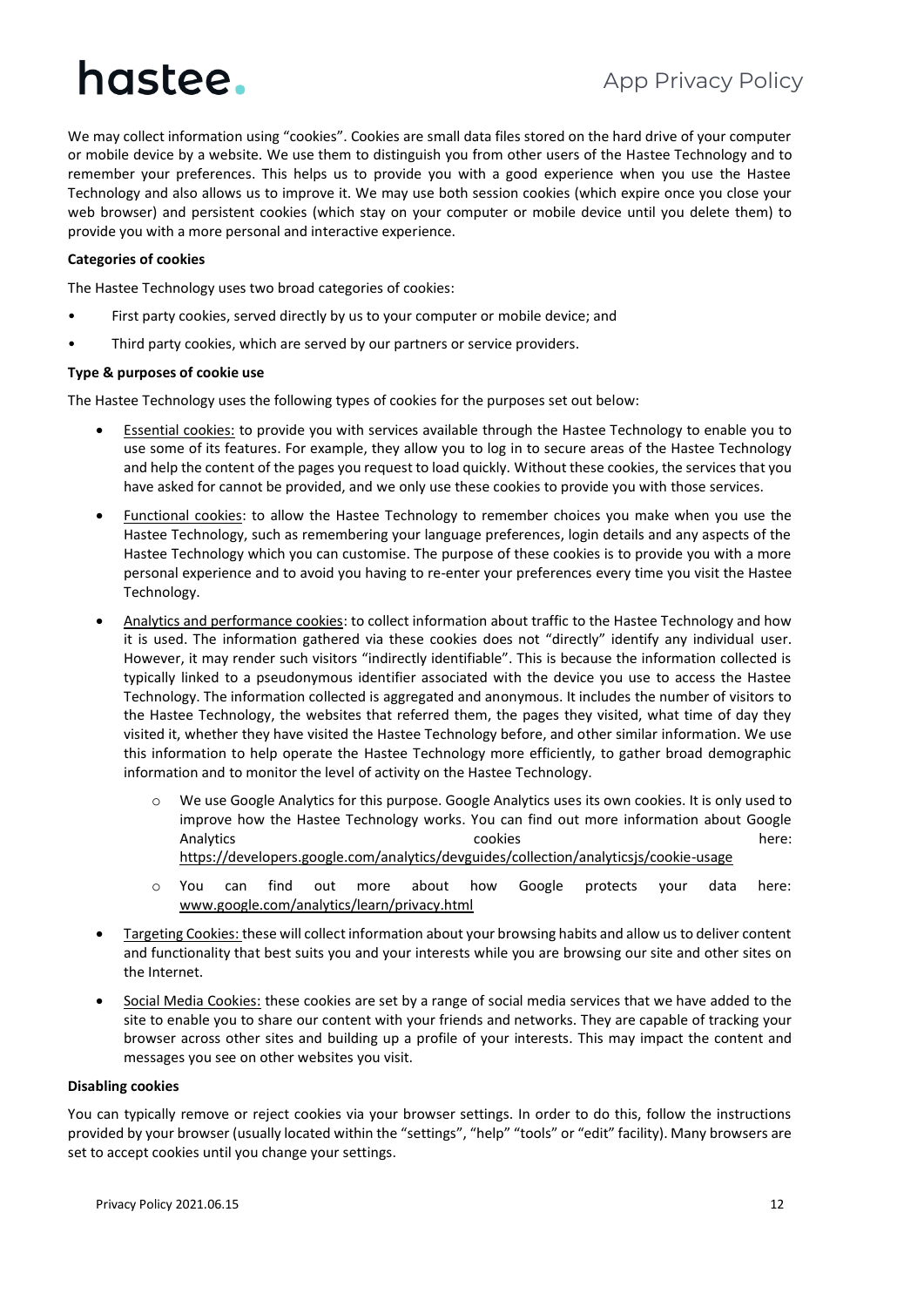If you do not accept our cookies, you may experience some inconvenience in your use of the Hastee Technology. For example, we may not be able to recognise your computer or mobile device and you may need to log in every time you visit the Hastee Technology.

Further information about cookies, including how to see what cookies have been set on your computer or mobile device and how to manage and delete them, visit www.allaboutcookies.org and www.youronlinechoices.com.uk.

You can also prevent the use of Google Analytics relating to your use of the Hastee Technology by downloading and installing the browser plugin available via this link:<http://tools.google.com/dlpage/gaoptout?hl=en-GB>

### **Mobile Privacy**

Although you do not have to provide your location information to us to use our Hastee Technology, your Employer may require a postcode or geolocation as part of its provision of the Employee Benefit to you and we therefore require it to enable our Hastee App to function to deliver the Services to your Employer. For example, where your Employer requires you to check in and check out of a work or job location to prove your physical presence or the time at which you started / ended your work. If you request that we confirm your location or IP address, we may use your geolocation information to do so. Our Hastee Technology may also tell us the region of the world in which you are located when you use the Hastee Technology. If you have questions about location and notification privacy, please contact your mobile service provider or the manufacturer of your device to learn how to adjust your settings.

### **DATA STORAGE AND TRANSFER**

For the purposes of this section the following definitions apply:

**European Data Protection Laws** means any and all applicable laws relating to the processing of personal data and privacy applicable in the EEA, including applicable guidance and codes of practice issued by the European Commission or any other supervisory authority and including, to the extent applicable, the GDPR.

**GDPR** means Regulation (EU) 2016/679 of the European Parliament and the Council of 27 April 2016 on the protection of natural persons with regard to the processing of personal data and on the free movement of such data and any legislation that amends, re-enacts, replaces or supplements it.

**UK Data Protection Laws** means any and all applicable laws relating to the processing of personal data and privacy applicable in the UK, including applicable guidance and codes of practice issued by the UK Information Commissioner or any other supervisory authority and including, to the extent applicable, the Data Protection Act 2018 and any national legislation that amends, re-enacts, replaces or supplements the GDPR in the United Kingdom as a consequence of the withdrawal of the United Kingdom from the European Union and the domestic data protection laws.

The Personal Data that we obtain about you is stored on third party servers. We process such Personal Data on servers located both within the United Kingdom and outside the United Kingdom, in the European Economic Area. In connection with any transfers of your Personal Data, we endeavour to ensure that the entities or people to whom we provide Personal Data hold it subject to appropriate safeguards and controls. Whenever we transfer your Personal Data:

- i) out of the United Kingdom to countries that have not been deemed to provide an adequate level of protection for Personal Data by the United Kingdom, we will ensure a similar degree of protection is afforded to it by implementing the following safeguards:
	- Transfers of Personal Data will only take place where the organization receiving the Personal Data has provided us with adequate safeguards and subject to a written agreement, in line with the requirements of UK Data Protection Laws applicable to processors and Personal Data transfers. We will use specific contracts approved by the UK Government to give Personal Data the same protection as it has in the United Kingdom.
- ii) out of Europe to countries that have not been deemed to provide an adequate level of protection for Personal Data by the European Commission, we will ensure a similar degree of protection is afforded to it by implementing the following safeguards: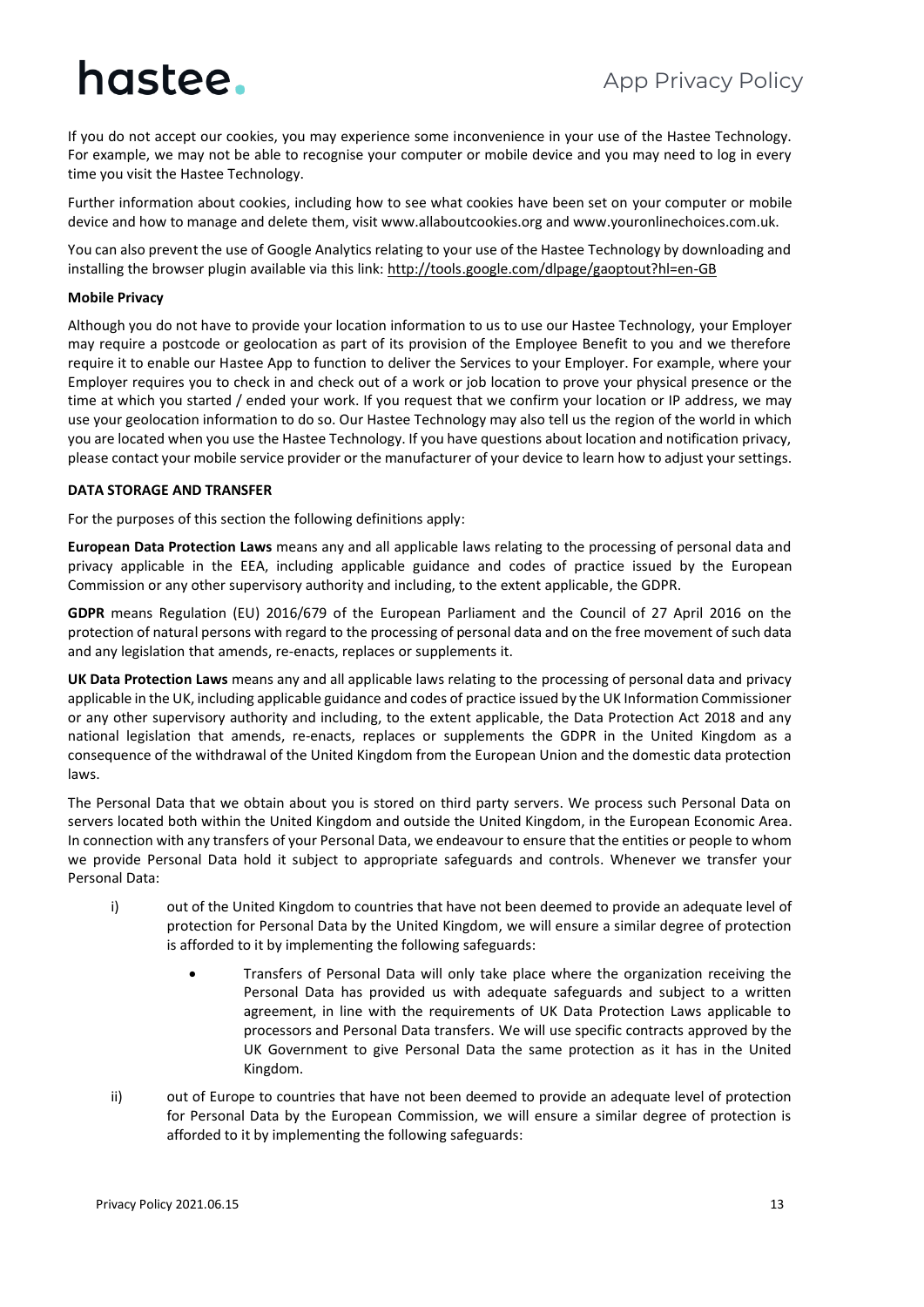• Transfers of Personal Data will only take place where the organization receiving the Personal Data has provided us with adequate safeguards and subject to a written agreement, in line with the requirements of European Data Protection Laws applicable to processors and Personal Data transfers. We use specific contracts approved by the European Commission, which give Personal Data the same protection it has in Europe. For further details, see European Commission: Model contracts for the transfer of Personal Data to third countries.

### **KEEPING YOUR PERSONAL DATA SECURE**

The transmission of information by the internet is not completely secure. Although we will endeavour to protect your Personal Data, we cannot guarantee the security of your data transmitted via the Hastee App; any transmission is at your own risk. Once we have received your information, we will use security features to try to prevent unauthorised access.

We have put in place appropriate security measures to prevent your Personal Data from being accidentally lost, used or accessed in an unauthorised way, altered or disclosed. We limit access to your Personal Data to those employees and other staff who have a business need to have such access.

### **RETENTION OF YOUR PERSONAL DATA**

We will retain your Personal Data for so long as we reasonably need to use it for the purposes set out above unless a longer retention period is required by law (e.g. for tax, regulatory or future potential claims purposes). We will retain your information for as long as necessary for the purposes described in this Privacy Policy and in accordance with the following principles:

- For the duration required pursuant to a legal obligation;
- For the period required by applicable law and regulations, for the activities relating to the service; or
- For the duration of legal proceedings and the related limitation periods, for processing activities necessary to protect against legal liability and enforce our rights.

### **THIRD PARTY LINKS**

The Hastee Technology may, from time to time, contain links to and from the websites of our partner networks, advertisers and affiliates and other third-party websites, plug-ins and applications. Please note that these websites and any services that may be accessible through them have their own privacy policies and that we do not accept any responsibility or liability for these policies or for any personal data that may be collected through these websites or services, such as Contact and Location Data. Please check these policies before you submit any personal data to these websites or use these services. When you leave the Hastee Technology, we encourage you to read the privacy policy of every site you visit.

### **WHAT CHOICES AND RIGHTS YOU HAVE REGARDING YOUR PERSONAL DATA**

If your Personal Data was collected by another party under their privacy policy, we may have to refer you to that party in order to exercise the choices regarding your Personal Data. If your data was collected by us under this Privacy Policy, you can make the following choices regarding your Personal Data. In order to exercise any of these rights, you can contact us by using the contact information provided at the end of this Privacy Policy.

It is important to note that Hastee is designed to collect and manage Personal Data collected in the course of your employment or relationship with your Employer. Some information we hold about you is processed on behalf of your Employer on their instructions. Where this is the case we will either ask that you contact them directly or we will contact them for instructions in relation to any request you make for that data and they may either respond to you directly or ask us to respond on their behalf. In such circumstances, it will be your Employer's obligation to comply with the request.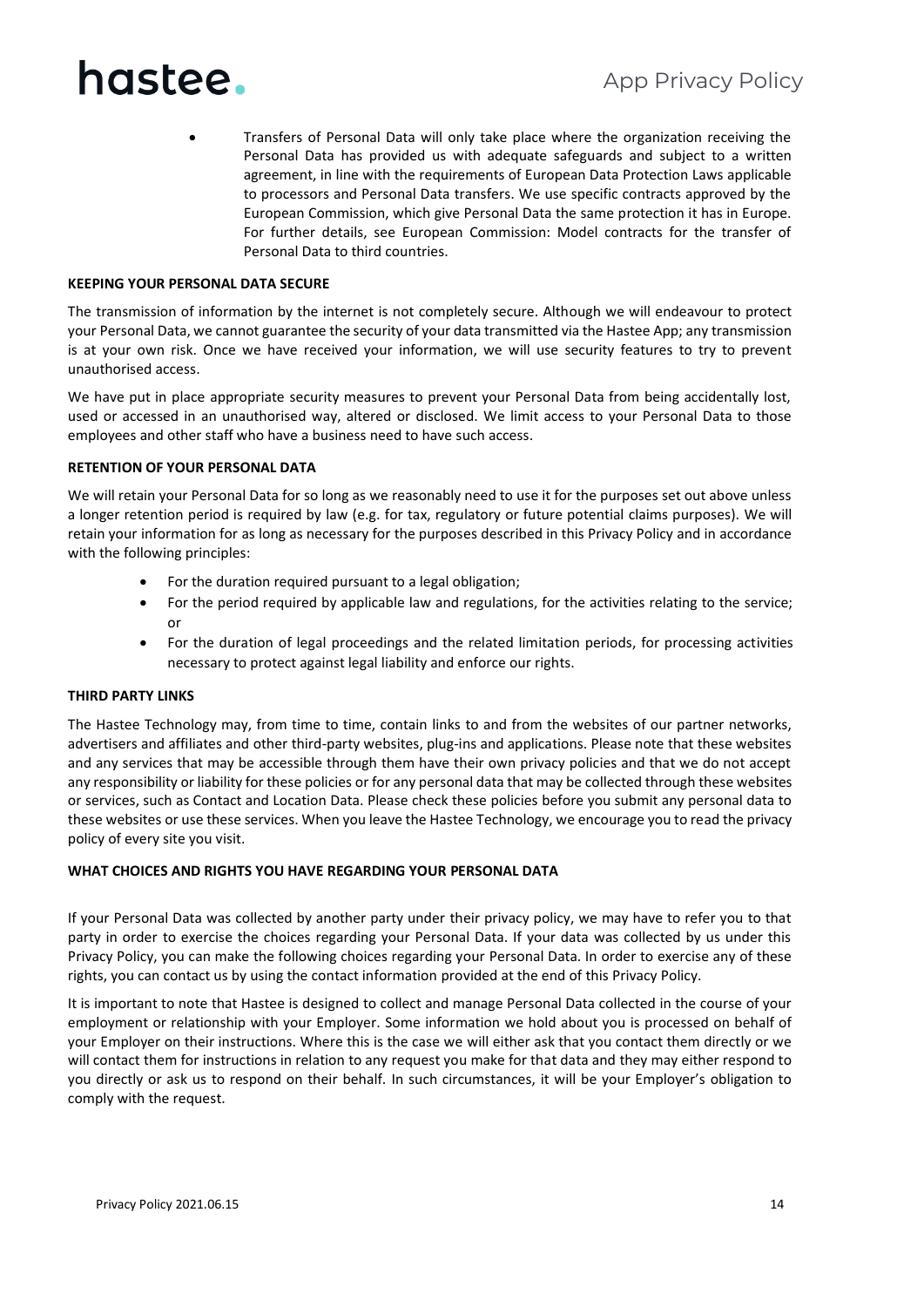### App Privacy Policy

# hastee.

- **Accessto Your Personal Data**: You may request access to your Personal Data by contacting us using the contact information provided at the end of this Privacy Policy. If permitted, and required by law, we will grant you reasonable access to the data that we have about you.
- **Changes to Your Personal Data**: We rely on you to update and correct your Personal Data. Note that we may keep historical Personal Data in our backup files as permitted by law. If our services do not permit you to update or correct certain Personal Data, please contact us by using the contact information provided at the end of this Privacy Policy.
- **Deletion of Your Personal Data**: Typically, we retain your Personal Data for the period necessary to fulfil the purposes outlined in this Privacy Policy, unless a longer retention period is required or permitted by law. You may, however, request information about how long we keep a specific type of Personal Data, or request that we delete your Personal Data by contacting us using the contact information provided at the end of this Privacy Policy. If permitted by law, we may grant a request to delete Personal Data, but you should note that in many situations we are required to keep your Personal Data to comply with our legal obligations, resolve disputes, enforce our agreements, or for another one of our business purposes. If we grant your request to delete your Personal Data, you should note that in many situations we may no longer be able to provide you with access to the functionality and services of the Hastee Technology.
- **Objection to Certain Processing:** You may object to our use of your Personal Data by contacting us using the contact information provided at the end of this Privacy Policy.
	- o **Marketing:** When we send you promotional emails, push notifications and/or in-app notifications ("**Promotional Content**") based on your consent or as permitted by applicable laws, you have the right to unsubscribe or amend your in-app preferences accordingly. You also have the ability to unsubscribe to Promotional Content by following the unsubscribe instructions in e-mails. Please allow us up to 10 business days to implement your request to unsubscribe. Note that even if you decide to opt out of receiving Promotional Content, we may still send you service-related communications.
	- o **Important Notices and Transactional E-mails**: From time to time we may send to your email address non-commercial electronic email messages with important information about us, the Hastee Technology and/or the Employee Benefit ("**Transactional Emails**"); or advice pertaining to personal finance that your Employer has requested we provide as part of our performance of the Client Contract (the "**Financial Education Series**"). Please note that even if you decide not to receive Promotional Content, will still send you Transactional Emails and the Financial Education Series.
	- o **Financial Education Series**: You also have the ability to unsubscribe from the Financial Education Series by following the unsubscribe instructions in e-mails. Please allow us up to 10 business days to implement your request to unsubscribe. Note that even if you decide to opt out of receiving the Financial Education Series, we may still send you Transactional Emails.
	- o **Mobile:** We may distribute text messages to your mobile device. You may opt out of receiving text via the texts you receive.
- **Revocation of Consent:** Where we rely on consent as our lawful basis for processing, if you revoke your consent for the processing of your Personal Data, then we may no longer be able to provide you with access to the functionality and services of the Hastee Technology. In some cases, we may limit or deny your request to revoke consent if the law permits or requires us to do so, or if we are unable to adequately verify your identity. You may revoke consent to processing (where such processing is based upon consent) by contacting us using the contact information provided at the end of this Privacy Policy.

If you would like to exercise any of the rights described above, please contact us by emailing: gdpr@hastee.com.

We may need to request specific information from you to help us confirm your identity and verify your right to access your Personal Data (or to exercise any of your other rights). This is a security measure to ensure that Personal Data is not disclosed to any person who has no right to receive it. We may also contact you to ask you for further information in relation to your request to speed up our response. We try to respond to all legitimate requests within one month. Occasionally it may take us longer than a month if your request is particularly complex or in the event you have made a number of requests, in which case, we will notify you and keep you updated.

If you feel that your complaint has not been adequately resolved, please note that you have the right to contact the Information Commissioner's Office ("**ICO**"), the UK supervisory authority for data protection issues. Please see <https://ico.org.uk/make-a-complaint/> for information on how to do this.